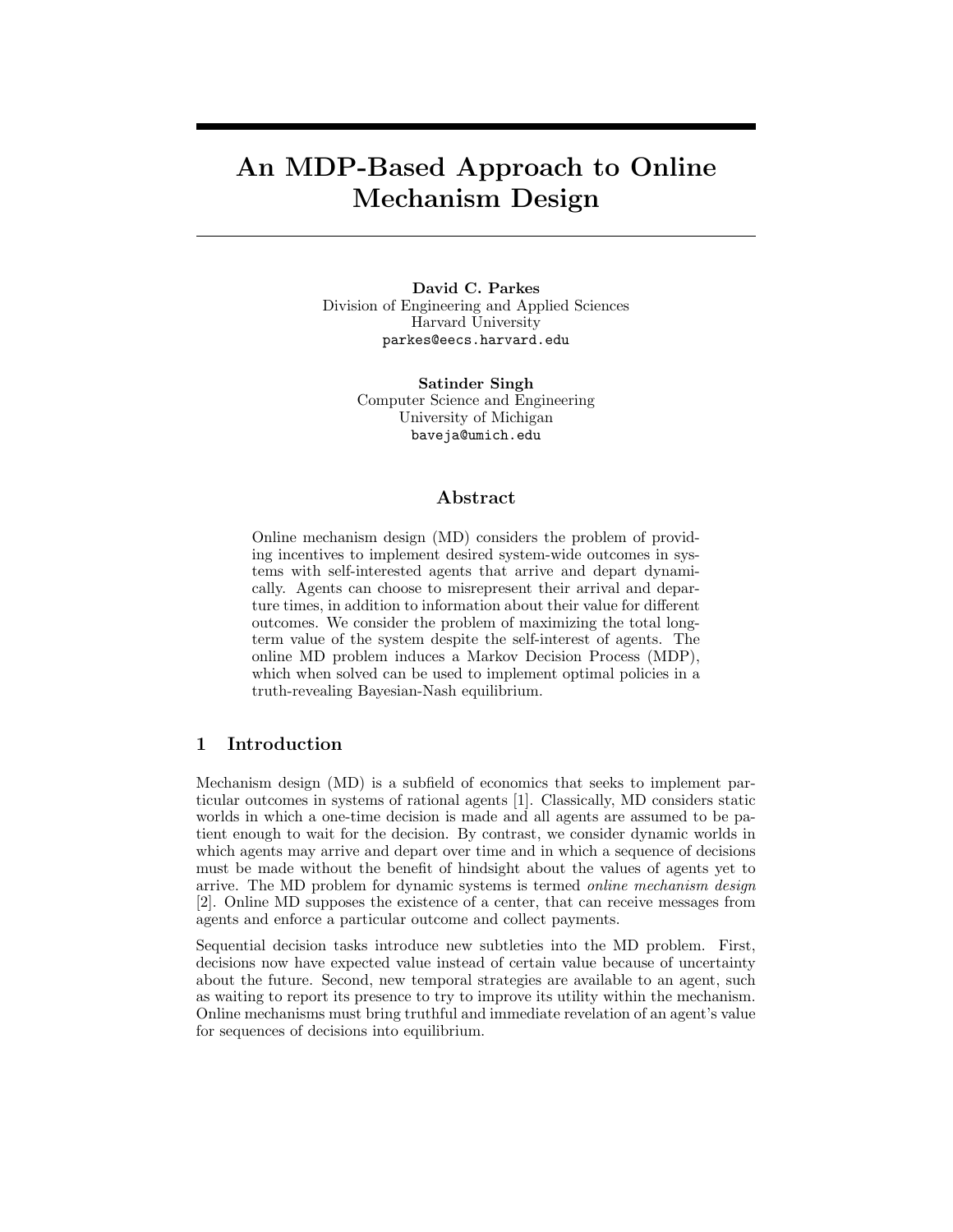Without the problem of private information and incentives, the sequential decision problem in online MD could be formulated and solved as a Markov Decision Process (MDP). In fact, we show that an optimal policy and MDP-value function can be used to define an online mechanism in which truthful and immediate revelation of an agent's valuation for different sequences of decisions is a Bayes-Nash equilibrium.

Our approach is very general, applying to any MDP in which the goal is to maximize the total expected sequential value across all agents. To illustrate the flexibility of this model, we can consider the following illustrative applications:

- reusable goods. A renewable resource is available in each time period. Agents arrive and submit a bid for a particular quantity of resource for each of a contiguous sequence of periods, and before some deadline.
- multi-unit auction. A finite number of identical goods are for sale. Agents submit bids for a quantity of goods with a deadline, by which time a winnerdetermination decision must be made for that agent.
- multiagent coordination. A central controller determines and enforces the actions that will be performed by a dynamically changing team of agents. Agents are only able to perform actions while present in the system.

Our main contribution is to identify this connection between online MD and MDPs, and to define a new family of dynamic mechanisms, that we term the online VCG mechanism. We also clearly identify the role of the ability to *stall* a decision, as it relates to the value of an agent, in providing for Bayes-Nash truthful mechanisms.

#### 1.1 Related Work

The problem of online MD is due to Friedman and Parkes [2], who focused on strategyproof online mechanisms in which immediate and truthful revelation of an agent's valuation function is a *dominant strategy* equilibrium. The authors define the mechanism that we term the delayed VCG mechanism, identify problems for which the mechanism is strategyproof, and provide the seeds of our work in Bayes-Nash truthful mechanisms. Work on online auctions [3] is also related, in that it considers a system with dynamic agent arrivals and departures. However, the online auction work considers a much simpler setting (see also [4]), for instance the allocation of a fixed number of identical goods, and places less emphasis on temporal strategies or allocative efficiency. Awerbuch et al. [5], provide a general method to construct online auctions from online optimization algorithms. In contrast to our methods, their methods consider the special case of single-minded bidders with a value  $v_i$  for a particular set of resources  $r_i$ , and are only temporally strategyproof in the special-case of online algorithms with a non-decreasing acceptance threshold.

## 2 Preliminaries

In this section, we introduce a general discrete-time and finite-action formulation for a multiagent sequential decision problem. Putting incentives to one side for now, we also define and solve an MDP formalization of the problem. We consider a finite-horizon problem<sup>1</sup> with a set  $T$  of discrete time points and a sequence of decisions  $k = \{k_1, \ldots, k_T\}$ , where  $k_t \in K_t$  and  $K_t$  is the set of feasible decisions in period t. Agent  $i \in \mathcal{I}$  arrives at time  $a_i \in T$ , departs at time  $d_i \in T$ , and has value  $v_i(k) \geq 0$  for the sequence of decisions k. By assumption, an agent has no

<sup>&</sup>lt;sup>1</sup>The model can be trivially extended to consider infinite horizons if all agents share the same discount factor, but will require some care for more general settings.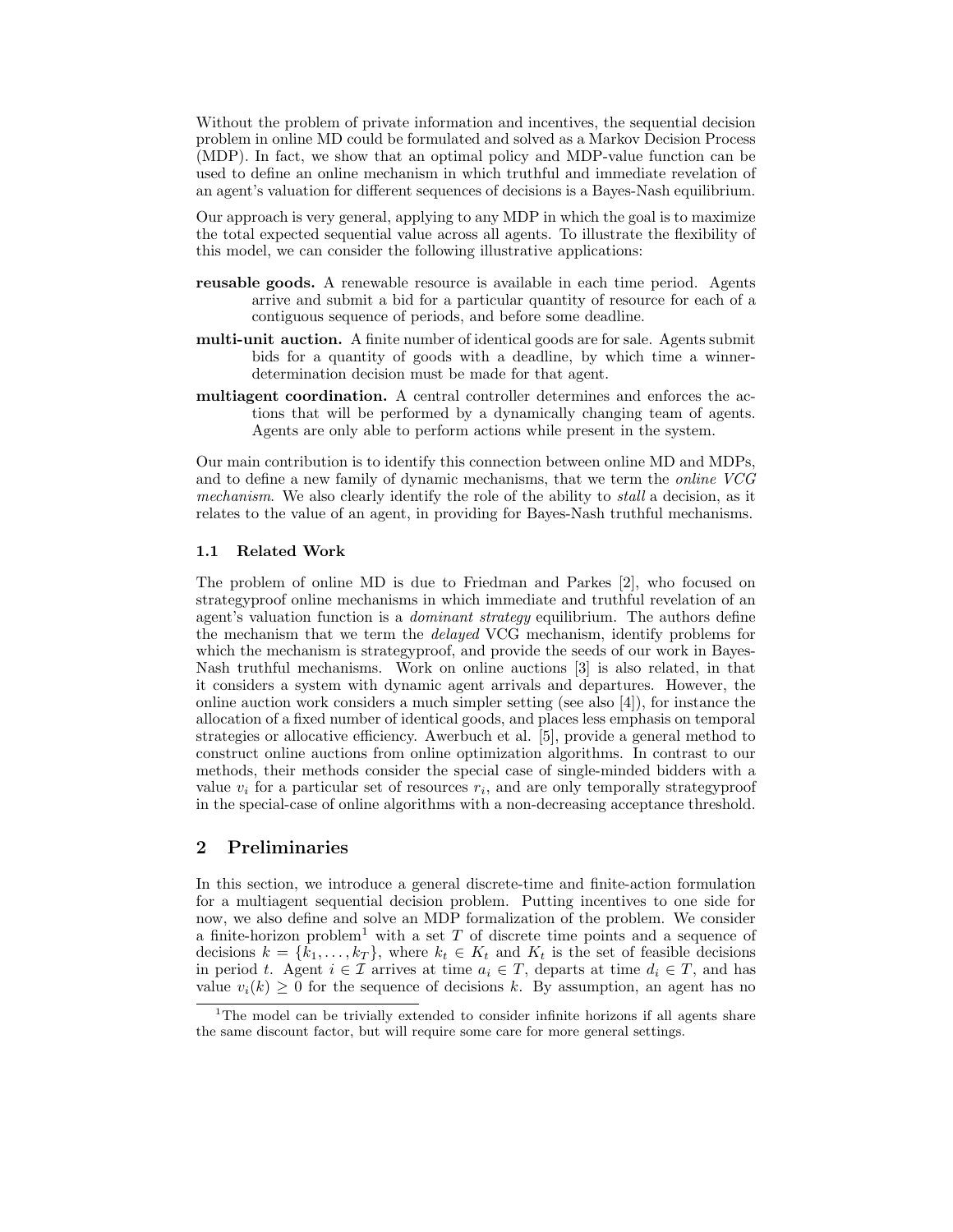value for decisions outside of interval  $[a_i, d_i]$ . Agents also face payments, which we allow in general to be collected after an agents departure. Collectively, information  $\theta_i = (a_i, d_i, v_i)$  defines the type of agent i with  $\theta_i \in \Theta$ . Agent types are sampled i.i.d. from a probability distribution  $f(\theta)$ , assumed known to the agents and to the central mechanism. We allow multiple agents to arrive and depart at the same time. Agent *i*, with type  $\theta_i$ , receives utility  $u_i(k, p; \theta_i) = v_i(k; \theta_i) - p$ , for decisions k and payment p. Agents are modeled as expected-utility maximizers. We adopt as our goal that of maximizing the expected total sequential value across all agents.

If we were to simply ignore incentive issues, the expected-value maximizing decision problem *induces* an MDP. The state<sup>2</sup> of the MDP at time  $t$  is the history-vector  $h_t = (\theta_1, \ldots, \theta_t; k_1, \ldots, k_{t-1}),$  and includes the reported types up to and including period t and the decisions made up to and including period  $t - 1$ . The set of all possible states at time t is denoted  $H_t$ . The set of all possible states across all time is  $H = \bigcup_{t=1}^{T+1} H_t$ . The set of decisions available in state  $h_t$  is  $K_t(h_t)$ . Given a decision  $k_t \in K_t(h_t)$  in state  $h_t$ , there is some probability distribution  $Prob(h_{t+1}|h_t, k_t)$ over possible next states  $h_{t+1}$  determined by the random new agent arrivals, agent departures, and the impact of decision  $k_t$ . This makes explicit the dynamics that were left implicit in type distribution  $\theta_i \in f(\theta_i)$ , and includes additional information about the domain.

The objective is to make decisions to maximize the expected total value across all agents. We define a payoff function for the induced MDP as follows: there is a payoff  $R^{i}(h_t, k_t) = v_i(k_{\leq t}; \theta_i) - v_i(k_{\leq t-1}; \theta_i)$ , that becomes available from agent i upon taking action  $k_t$  in state  $h_t$ . With this, we have  $\sum_{t=1}^{\tau} R^i(h_t; k_t) = v_i(k_{\leq \tau}; \theta_i)$ , for all periods  $\tau$ . The summed value,  $\sum_i R^i(h_t, k_t)$ , is the payoff obtained from all agents at time t, and is denoted  $R(h_t, k_t)$ . By assumption, the reward to an agent in this basic online MD problem depends only on decisions, and not on state. The transition probabilities and the reward function defined above, together with the feasible decision space, constitute the induced MDP  $M_f$ .

Given a policy  $\pi = {\pi_1, \pi_2, ..., \pi_T}$  where  $\pi_t : H_t \to K_t$ , an MDP defines an MDPvalue function  $V^{\pi}$  as follows:  $V^{\pi}(h_t)$  is the expected value of the summed payoff obtained from state  $h_t$  onwards under policy  $\pi$ , i.e.,  $V^{\pi}(h_t) = E_{\pi}\{R(h_t, \pi(h_t)) +$  $R(h_{t+1}, \pi(h_{t+1})) + \cdots + R(h_T, \pi(h_T))\}$ . An optimal policy  $\pi^*$  is one that maximizes the MDP-value of every state<sup>3</sup> in  $H$ . The optimal MDP-value function  $V^*$  can be computed via the following *value iteration* algorithm: for  $t = T - 1, T - 2, ..., 1$ 

$$
\forall h \in H_t \ \ V^*(h) = \max_{k \in K_t(h)} [R(h,k) + \sum_{h' \in H_{t+1}} Prob(h'|h,k)V^*(h')]
$$

where  $V^*(h \in H_T) = \max_{k \in K_T(h)} R(h, k)$ . This algorithm works backwards in time from the horizon and has time complexity polynomial in the size of the MDP and the time horizon T.

Given the optimal MDP-value function, the optimal policy is derived as follows: for  $t < T$ 

$$
\pi^*(h \in H_t) = \arg \max_{k \in K_t(h)} [R(h, k) + \sum_{h' \in H_{t+1}} Prob(h'|h, k)V^*(h')]
$$

and  $\pi^*(h \in H_T) = \arg \max_{k \in K_T(h)} R(h, k)$ . Note that we have chosen not to subscript the optimal policy and MDP-value by time because it is implicit in the length of the state.

 $2^2$ Using histories as state in the induced MDP will make the state space very large. Often, there will be some function g for which  $g(h)$  is a sufficient statistic for all possible states h. We ignore this possibility here.

<sup>&</sup>lt;sup>3</sup>It is known that a deterministic optimal policy always exists in MDPs[6].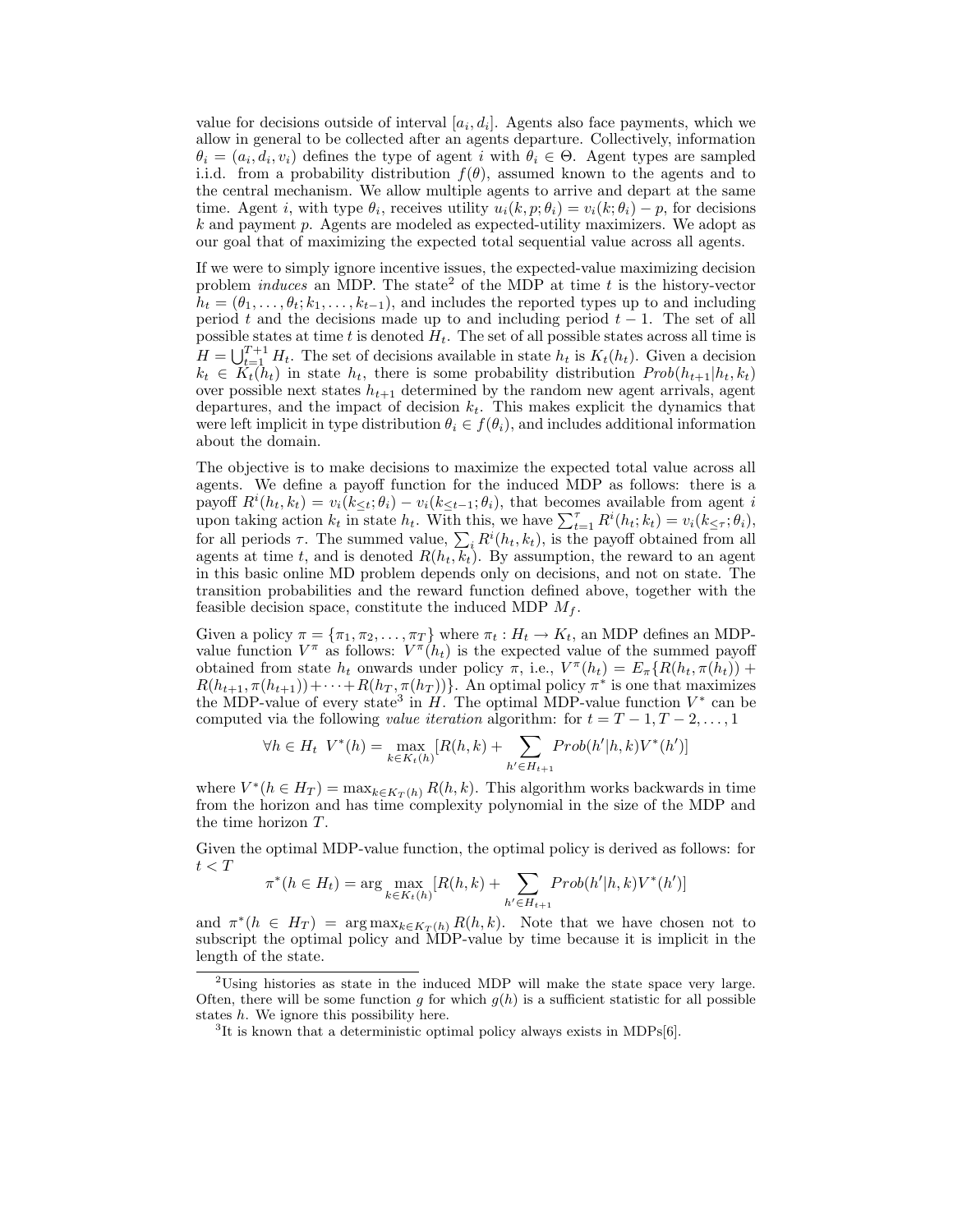Let  $R_{\lt t'}(h_t)$  denote the total payoff obtained prior to time t' for a state  $h_t$  with  $t \geq t'$ . The following property of MDPs is useful.

**Lemma 1 (MDP value-consistency)** For any time  $t < T$ , and for any policy  $\pi$ ,  $E_{\{h_{t+1},...,h_T | h_t,\pi\}}\{R_{<'}(h_{t'}) + V^{\pi}(h_{t'})\} = R_{<}(h_t) + V^{\pi}(h_t)$ , for all  $t' \geq t$ , where the expectation is taken with respect to a (correct) MDP model,  $M_f$ , given information up to and including period t and policy  $\pi$ .

We will need to allow for incorrect models,  $M_f$ , because agents may misreport their true types  $\theta$  as untruthful types  $\hat{\theta}$ . Let  $h_t(\hat{\theta}; \pi)$  denote the state at time t produced by following policy  $\pi$  on agents with reported types  $\hat{\theta}$ . Payoff,  $R(h_t, k_t)$ , will always denote the payoff with respect to the reported valuations of agents; in particular,  $R_{\lt t'}(\hat{\theta};\pi)$  denotes the total payoff prior to period t' obtained by applying policy  $\pi$ to reported types  $\theta$ .

Example. (WiFi at Starbucks) [2] There is a finite set of WiFi (802.11b) channels to allocate to customers that arrive and leave a coffee house. A decision defines an allocation of a channel to a customer for some period of time. There is a known distribution on agent valuations and a known arrival and departure process. Each customer has her own value function, for example "I value any 10 minute connection in the next 30 minutes a \$0.50." The decision space might include the ability to delay making a decision for a new customer, before finally making a definite allocation decision. At this point the MDP reward would be the total value to the agent for this allocation into the future.

The following domain properties are required to formally state the economic properties of our online VCG mechanism. First, we need *value-monotonicity*, which will be sufficient to provide for voluntary participation in our mechanism. Let  $\theta_i \in h_t$ denote that agent *i* with type  $\theta_i$  arrived in some period  $t' \leq t$  in history  $h_t$ .

**Definition 1 (value-monotonicity)** MDP,  $M_f$ , satisfies value-monotonicity if for all states,  $h_t$ , the optimal MDP-value function satisfies  $V^*(h_t(\hat{\theta} \cup \theta_i; \pi^*))$  $V^*(h_t(\hat{\theta}; \pi^*)) \geq 0$ , for agent i with type  $\theta_i$  that arrives in period t.

Value-monotonicity requires that the arrival of each additional agent has a positive effect on the expected total value from that state forward. In WiFi at Starbucks, this is satisfied because an agent with a low value can simply be ignored by the mechanism. It may fail in other problems, for instance in a physical domain with a new robot that arrives and blocks the progress of other robots.

Second, we need *no-positive-externalities*, which will be sufficient for our mechanisms to run without payment deficits to the center.

**Definition 2 (no-positive-externalities)** MDP,  $M_f$ , satisfies no-positiveexternalities if for all states,  $h_t$ , the optimal MDP-value function satisfies  $V^*(h_t(\hat{\theta} \cup \theta_i; \pi^*)) - v_i(\pi^*(h_t(\hat{\theta} \cup \theta_i; \pi^*)); \theta_i) \leq V^*(h_t(\hat{\theta}; \pi^*)),$  for agent i with type  $\theta_i$  that arrives in period t.

No-positive-externalities requires that the arrival of each additional agent can only make the other agents worse off in expectation. This holds in WiFi at Starbucks, because a new agent can take resources from other agents, but not in general, for instance when agents are both providers and consumers of resources or when multiple agents are needed to make progress.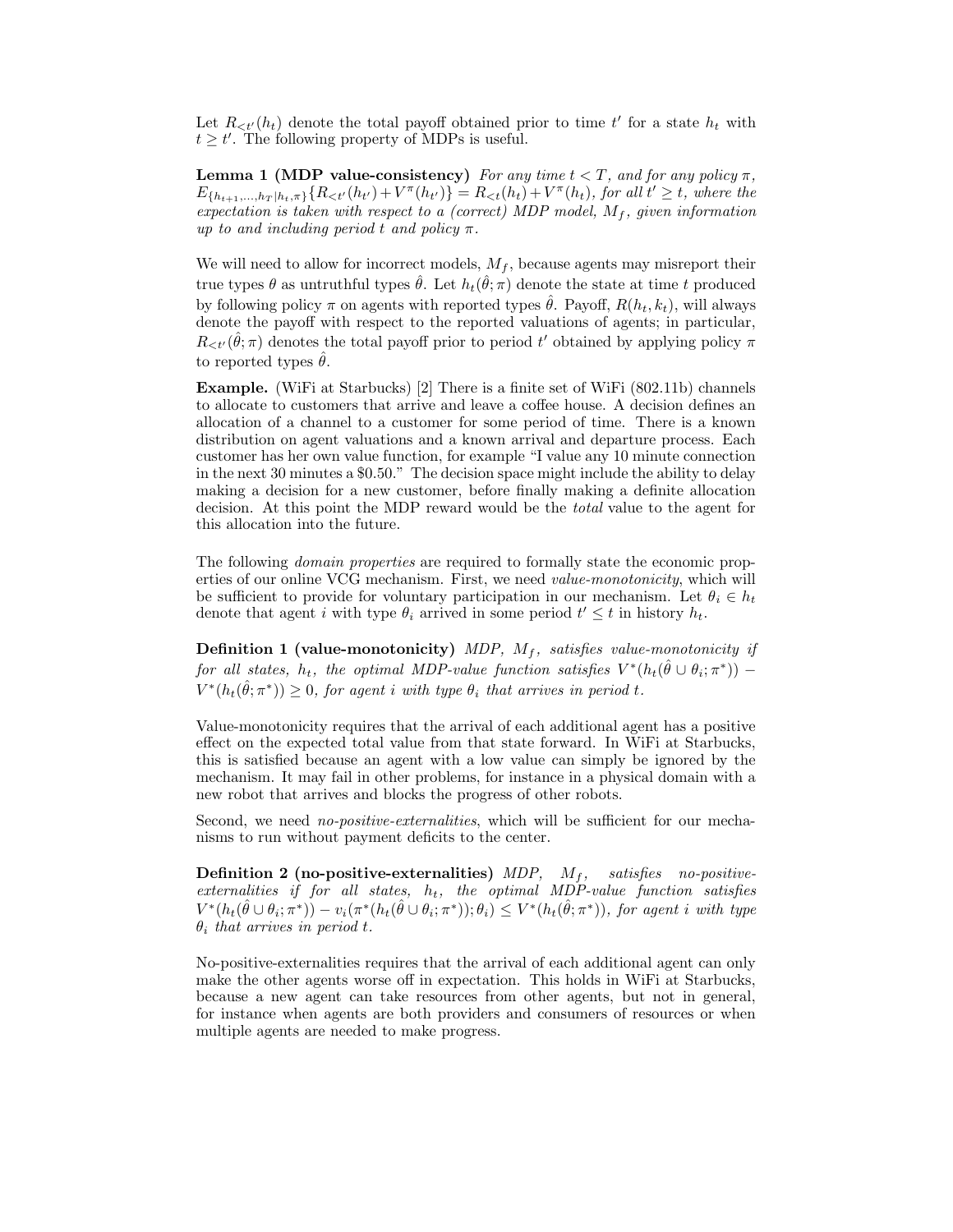#### 3 The Delayed VCG Mechanism

In this section, we define the delayed VCG mechanism, which was introduced in Friedman and Parkes [2]. The mechanism implements a sequence of decisions based on agent reports but delays final payments until the final period  $T$ . We prove that the delayed VCG mechanism brings truth-revelation into a Bayes-Nash equilibrium in combination with an optimal MDP policy.

The delayed VCG mechanism is a direct-revelation online mechanism (DRM). The strategy space restricts an agent to making a single claim about its type. Formally, an online direct-revelation mechanism,  $\mathcal{M} = (\Theta; \pi, p)$ , defines a feasible type space Θ, along with a decision policy  $\pi = (\pi_1, \ldots, \pi_T)$ , with  $\pi_t : H_t \to K_t$ , and a payment rule  $p = (p_1, \ldots, p_T)$ , with  $p_t : H_t \to \mathbb{R}^N$ , such that  $p_{t,i}(h_t)$  denotes the payment to agent i in period t given state  $h_t$ .

**Definition 3 (delayed VCG mechanism)** Given history  $h \in H$ , mechanism  $\mathcal{M}_{\text{Dvcg}} = (\Theta; \pi, p^{\text{Dvcg}})$ , implements decisions  $k_t = \pi(h_t)$ , and computes payment

$$
p_i^{\text{Dvcg}}(\hat{\theta}; \pi) = R_{\leq T}^i(\hat{\theta}; \pi) - \left[ R_{\leq T}(\hat{\theta}; \pi) - R_{\leq T}(\hat{\theta}_{-i}; \pi) \right]
$$
(1)

to agent  $i$  at the end of the final period, where  $R_{\leq T}(\hat{\theta}_{-i};\pi)$  denotes the total reported payoff for the optimal policy in the system without agent i.

An agent's payment is discounted from its reported value for the outcome by a term equal to the total (reported) marginal value generated by its presence. Consider agent *i*, with type  $\theta_i$ , and let  $\theta_{\leq i}$  denote the types of agents that arrive before agent i, and let  $\theta_{>i}$  denote a random variable (distributed according to  $f(\theta)$ ) for the agents that arrive after agent  $i$ .

Definition 4 (Bayesian-Nash Incentive-Compatible) Mechanism  $M_{\text{Dvcg}}$  is Bayesian-Nash incentive-compatible if and only if the policy  $\pi$  and payments satisfy:

$$
E_{\theta_{>i}}\{v_i(\pi(\theta_{i}); \theta_i) - p_i^{\text{Dvcg}}(\theta_{i}; \pi)\}\
$$
(BNIC)  

$$
\geq E_{\theta_{>i}}\{v_i(\pi(\theta_{i}); \theta_i) - p_i^{\text{Dvcg}}(\theta_{i}; \pi)\}
$$

 $for\ all\ types\ \theta_{< i},\ all\ types\ \theta_i,\ and\ all\ \hat{\theta}_i\neq \theta_i.$ 

Bayes-Nash IC states that truth-revelation is utility maximizing in expectation, given common knowledge about the distribution on agent valuations and arrivals  $f(\theta)$  and when other agents are truthful. Moreover, it implies immediate revelation, because the type includes information about an agent's arrival period.

**Theorem 1** A delayed VCG mechanism,  $(\Theta; \pi^*, p^{\text{Dvcg}})$ , based on an optimal policy π ∗ for a correct MDP model defined for a decision space that includes stalling is Bayes-Nash incentive compatible.

Proof. Assume without loss of generality that the other agents are reporting truthfully. Consider some agent i, with type  $\theta_i$ , and suppose agents  $\theta_{\leq i}$ have already arrived. Now, the expected utility to agent  $i$  when it reports type  $\hat{\theta}_i$ , substituting for the payment term  $p_i^{\text{Dvg}}$ , is  $E_{\theta_{>i}}\{v_i(\pi^*(\theta_{i}); \theta_i) + \theta_i\}$  $\sum_{j\neq i} R^j_{\leq T}(\theta_{\leq i}, \hat{\theta}_i, \theta_{> i}; \pi^*) - R_{\leq T}(\theta_{\leq i}, \theta_{> i}; \pi^*)\}.$  We can ignore the final term because it does not depend on the choice of  $\hat{\theta}_i$  at all. Let  $\tau$  denote the arrival period  $a_i$  of agent i, with state  $h_{\tau}$  including agent types  $\theta_{\leq i}$ , decisions up to and including period  $\tau - 1$ , and the reported type of agent i if it makes a report in period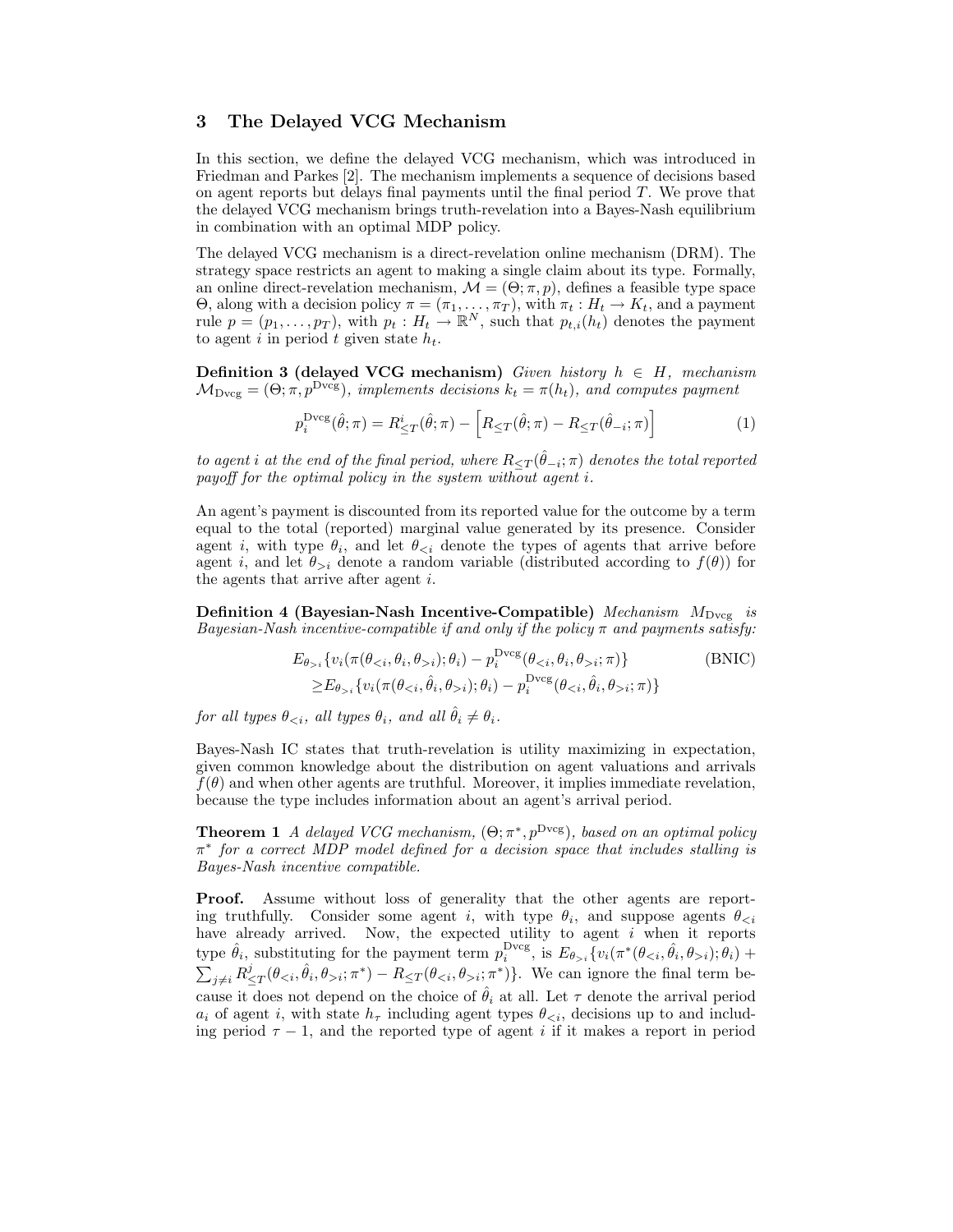$a_i$ . Ignoring  $R_{\leq \tau}(h_{\tau})$ , which is the total payoff already received by agents  $j \neq i$ in periods up to and including  $\tau - 1$ , the remaining terms are equal to the expected value of the summed payoff obtained from state  $h_{\tau}$  onwards under policy  $\pi^*$ ,  $E_{\pi^*}\{v_i(\pi^*(h_{\tau});\theta_i)+\sum_{j\neq i}v_j(\pi^*(h_{\tau});\hat{\theta_j})+v_i(\pi^*(h_{\tau+1});\theta_i)+\sum_{j\neq i}v_j(\pi^*(h_{\tau+1});\hat{\theta_j})+$  $\dots + v_i(\pi^*(h_T); \theta_i) + \sum_{j \neq i} v_j(\pi^*(h_T); \hat{\theta}_j)$ , defined with respect to the true type of agent i and the reported types of agents  $j \neq i$ . This is the MDP-value for policy  $\pi^*$  in state  $h_{\tau}$ ,  $E_{\pi^*} \{ R(h_{\tau}, \pi^*(h_{\tau})) + R(h_{\tau+1}, \pi^*(h_{\tau+1})) + \ldots + R(h_T, \pi^*(h_T)) \},$ because agents  $j \neq i$  are assumed to report their true types in equilibrium. We have a contradiction with the optimality of policy  $\pi^*$  because if there is some type  $\hat{\theta}_i \neq \theta_i$  that agent i can report to improve the MDP-value of policy  $\pi^*$ , given types  $\theta_{\leq i}$ , then we can construct a new policy  $\pi'$  that is better than policy  $\pi^*$ ; policy  $\pi'$ is identical to  $\pi^*$  in all states except  $h_{\tau}$ , when it implements the decision defined by  $\pi^*$  in the state with type  $\theta_i$  replaced by type  $\hat{\theta}_i$ . The new policy,  $\pi'$ , lies in the space of feasible policies because the decision space includes stalling and can mimic the effect of any manipulation in which agent  $i$  reports a later arrival time.

The effect of the first term in the discount in Equation 1 is to align the agent's incentives with the system-wide objective of maximizing the total value across agents. We do not have a stronger equilibrium concept than Bayes-Nash because the mechanism's model will be incorrect if other agents are not truthful and its policy suboptimal. This leaves space for useful manipulation. The following corollary captures the requirement that the MDPs decision space must allow for stalling, i.e. it must include the option to delay making a decision that will determine the value of agent i until some period after the agent's arrival. Say an agent has *patience* if  $d_i > a_i$ .

Corollary 2 A delayed VCG mechanism cannot be Bayes-Nash incentivecompatible if agents have any patience and the expected value of its policy can be improved by stalling a decision.

If the policy can be improved through stalling, then an agent can improve its expected utility by delaying its reported arrival to correct for this, and make the policy stall. This delayed VCG mechanism is  $ex$  ante efficient, because it implements the policy that maximizes the expected total sequential value across all agents. Second, it is interim individual-rational as long as the MDP satisfies the *value-monotonicity* property. The expected utility to agent  $i$  in equilibrium is  $E_{\theta>i} \{R_{\leq T}(\theta_{i}; \pi^*) - R_{\leq T}(\theta_{i}; \pi^*)\}$ , which is equivalent to value-monotonicity. Third, the mechanism is ex ante **budget-balanced** as long as the MDP satisfies the no-positive-externalities property. The expected payment by agent *i*, with type  $\theta_i$ , to the mechanism is  $E_{\theta>i}$  { $R_{\leq T}(\theta_{\leq i}, \theta_{>i}; \pi^*)$  - $(R_{\leq T}(\theta_{\leq i}, \theta_i, \theta_{>i}; \pi^*) - R_{\leq T}^i(\theta_{\leq i}, \theta_i, \theta_{>i}; \pi^*))\},$  which is non-negative exactly when the no-positive-externalities condition holds.

# 4 The Online VCG Mechanism

We now introduce the *online* VCG mechanism, in which payments are determined as soon as all decisions are made that affect an agent's value. Not only is this a better fit with the practical needs of online mechanisms, but the online VCG mechanism also enables better computational properties than the delayed mechanism.

Let  $V^{\pi}(h_t(\hat{\theta}_{-i};\pi))$  denote the MDP-value of policy  $\pi$  in the system without agent i, given reports  $\theta_{-i}$  from other agents, and evaluated in some period t.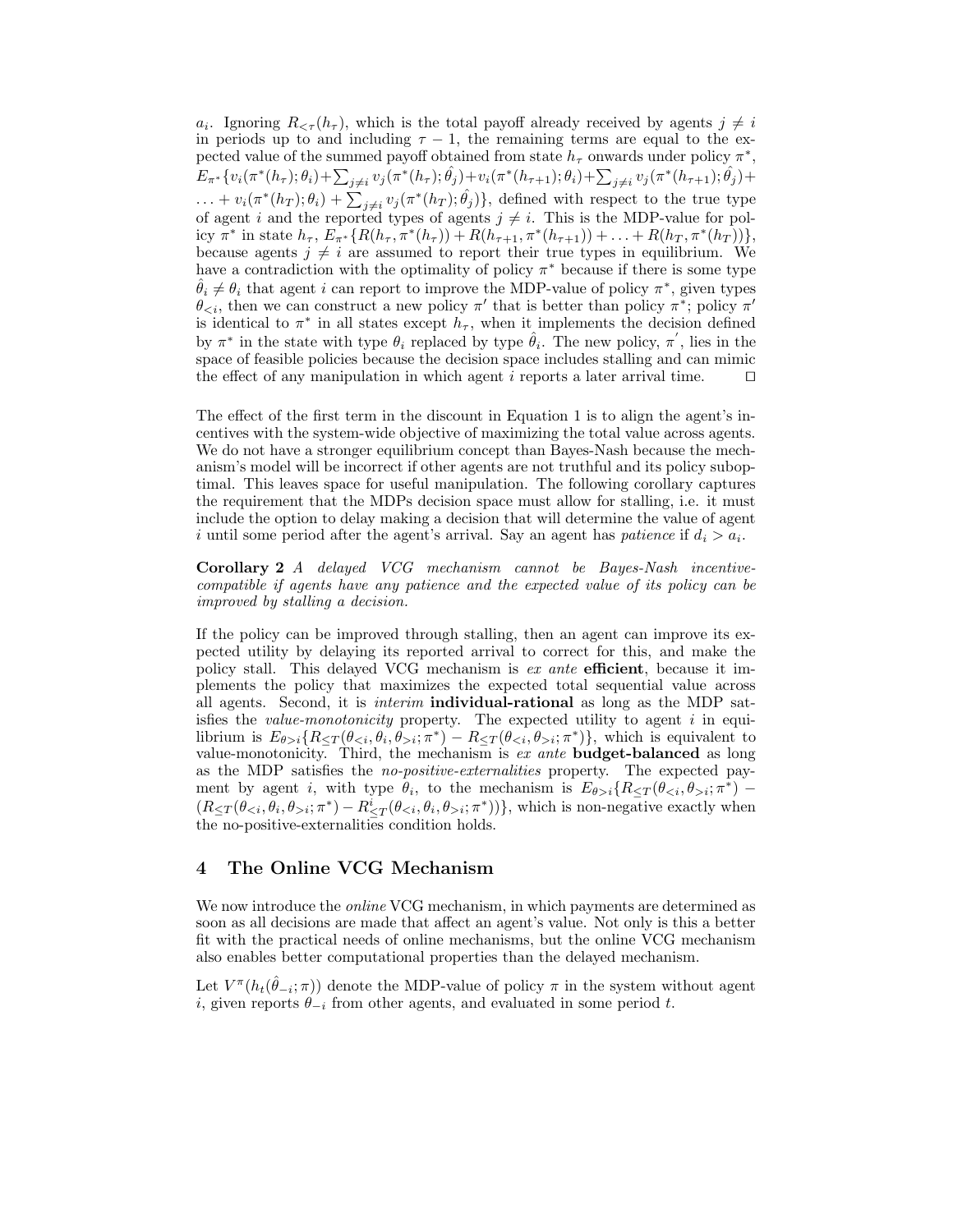**Definition 5 (online VCG mechanism)** Given history  $h \in H$ , mechanism  $\mathcal{M}_{\text{vcg}} = (\Theta; \pi, p_{\text{vcg}})$  implements decisions  $k_t = \pi(h_t)$ , and computes payment

$$
p_i^{\text{veg}}(\hat{\theta}; \pi) = R_{\leq m_i}^i(\hat{\theta}; \pi) - \left[ V^{\pi}(h_{\hat{a}_i}(\hat{\theta}; \pi)) - V^{\pi}(h_{\hat{a}_i}(\hat{\theta}_{-i}; \pi)) \right]
$$
(2)

to agent i in its commitment period  $m_i$ , with zero payments in all other periods.

Note the payment is computed in the commitment period for an agent, which is some period before an agent's departure at which its value is fully determined. In WiFi at Starbucks, this can be the period in which the mechanism commits to a particular allocation for an agent.

Agent i's payment in the online VCG mechanism is equal to its reported value from the sequence of decisions made by the policy, discounted by the expected marginal value that agent  $i$  will contribute to the system (as determined by the MDP-value function for the policy in its arrival period). The discount is defined as the expected forward looking effect the agent will have on the value of the system. Establishing incentive-compatibility requires some care because the payment now depends on the stated arrival time of an agent. We must show that there is no systematic dependence that an agent can use to its advantage.

**Theorem 3** An online VCG mechanism,  $(\Theta; \pi^*, p^{\text{vcg}})$ , based on an optimal policy  $\pi^*$  for a correct MDP model defined for a decision space that includes stalling is Bayes-Nash incentive compatible.

Proof. We establish this result by demonstrating that the expected value of the payment by agent  $i$  in the online VCG mechanism is the same as in the delayed VCG mechanism, when other agents report their true types and for *any* reported type of agent i. This proves incentive-compatibility, because the policy in this online VCG mechanism is exactly that in the delayed VCG mechanism (and so an agent's value from decisions is the same), and with identical expected payments the equilibrium follows from the truthful equilibrium of the delayed mechanism. The first term in the payment (see Equation 2) is  $R_{\leq m_i}^i(\hat{\theta}_i, \theta_{-i}; \pi^*)$  and has the same value as the first term,  $R^i_{\leq T}(\hat{\theta}_i, \theta_{-i}; \pi^*)$ , in the payment in the delayed mechanism (see Equation 1). Now, consider the discount term in Equation 2, and rewrite this as:

$$
V^*(h_{\hat{a}_i}(\hat{\theta}_i, \theta_{-i}; \pi^*)) + R_{\hat{a}_i}(\theta_{-i}; \pi^*) - V^*(h_{\hat{a}_i}(\theta_{-i}; \pi^*)) - R_{\hat{a}_i}(\theta_{-i}; \pi^*)
$$
(3)

The expected value of the left-hand pair of terms in Equation 3 is equal to  $V^*(h_{\hat{a}_i}(\hat{\theta}_i, \theta_{-i}; \pi^*)) + R_{\hat{a}_i}(\hat{\theta}_i, \theta_{-i}; \pi^*)$  because agent *i*'s announced type has no effect on the reward before its arrival. Applying Lemma 1, the expected value of these terms is *constant* and equal to the expected value of  $V^*(h_{t'}(\hat{\theta}_i, \theta_{-i}; \pi^*))$  +  $R_{t'}(\hat{\theta}_i, \theta_{-i}; \pi^*)$  for all  $t' \geq a_i$  (with the expectation taken wrt history  $h_{a_i}$  available to agent i in its true arrival period.) Moreover, taking  $t'$  to be the final period,  $T$ , this is also equal to the expected value of  $R_{\leq T}(\hat{\theta}_i, \theta_{-i}; \pi^*)$ , which is the expected value of the first term of the discount in the payment in the delayed VCG mechanism. Similarly, the (negated) expected value of the right-hand pair of terms in Equation 3 is constant, and equals  $V^*(h_{t'}(\theta_{-i}; \pi^*)) + R_{t'}(\theta_{-i}; \pi^*)$  for all  $t' \geq a_i$ . Again, taking  $t'$  to be the final period  $T$  this is also equal to the expected value of  $R_{\leq T}(\theta_{-i}; \pi^*)$ , which is the expected value of the second term of the discount in the payment in the delayed VCG mechanism.  $\square$ 

We have demonstrated that although an agent can systematically reduce the expected value of each of the first and second terms in the discount in its payment (Equation 2) by delaying its arrival, these effects exactly cancel each other out.